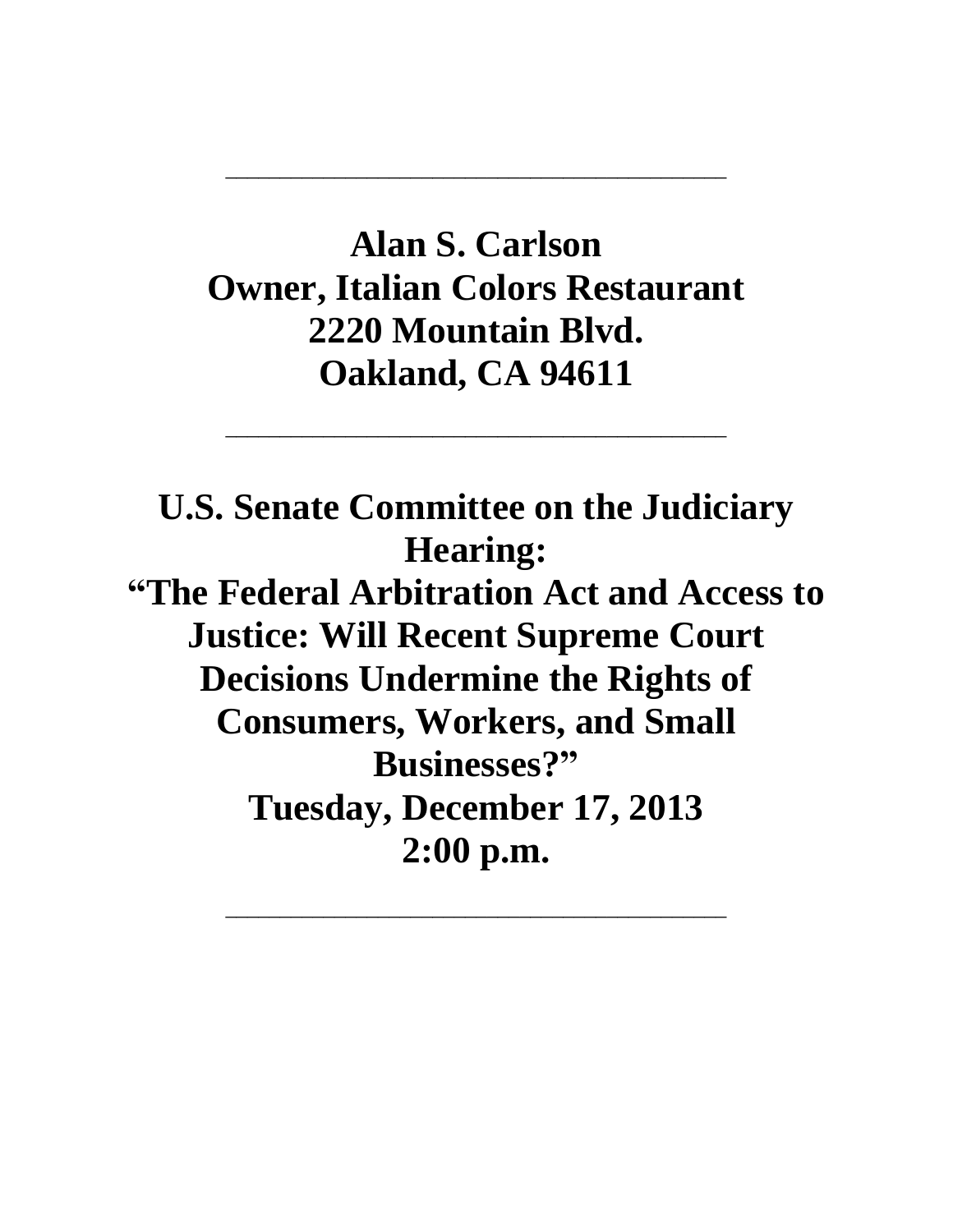Good afternoon Chairman Franken, Ranking Member Grassley and members of the committee. I would like to thank the Committee for the opportunity to share my story here today. My name is Alan Carlson and I am the chef and owner of Italian Colors Restaurant, a small business located in Oakland, California.

I was born in suburban Detroit and have been working in the restaurant business in one way or another since I was 14 years old, when I started out washing dishes at a Greek diner. My passion for food grew into a career. In 1979, I graduated from the Culinary Institute of America in New York City. Afterwards, I traveled across America and worked with a number of chefs, absorbing new knowledge and skills from each opportunity. In the early 1980s, I settled in Oakland, California, and opened my first restaurant in 1986. Since then, I have started and run several restaurants in and around the San Francisco Bay area.

Nearly 20 years ago I opened Italian Colors with my wife, Dee Carlson-Cohen, and business partner, Steve Montgomery. Our goal was to create the quintessential neighborhood restaurant, geared toward community, quality food, and great customer service. I am incredibly proud to say that two decades later, we are still open, serving our community and employing more than 30 people.

However, like most local restaurants, our profit margins are razor thin. We survive through fostering client loyalty, keeping prices low, and cooking high quality food. Like so many other communities in the United States, we operate in a charge card and credit card-driven world and could not survive without accepting credit cards as payment.

To customers, one form of payment is as good as another, but for small businesses, that is far from the reality. In fact, American Express cards are pretty much the most expensive form of payment we must accept to survive.

A significant percentage of my restaurant's earnings comes from clients who use American Express cards. They are an extremely popular form of payment especially for diners who spend a lot of money at the restaurant because of all of the perks they offer. American Express imposes special rules and restrictions on restaurants and small businesses who must accept their cards as payment. For example, in order to accept *any* American Express card, my restaurant has to accept *all* types of American Express cards – even cards that carry rates and fees that are higher than all other forms of payment.. In addition, American Express does not allow me to offer cash discounts or to encourage customers to pay with a form of payment that actually works better for my business. I cannot encourage my customers to pay in cash or debit cards by offering discounts or other incentives.

If I could offer discounts to my customers who use cash or their debit cards, or be able to say which cards make sense for me to accept, without being forced to accept all cards, I would be able to increase my earnings and decrease my costs – which means providing more services, having more employees.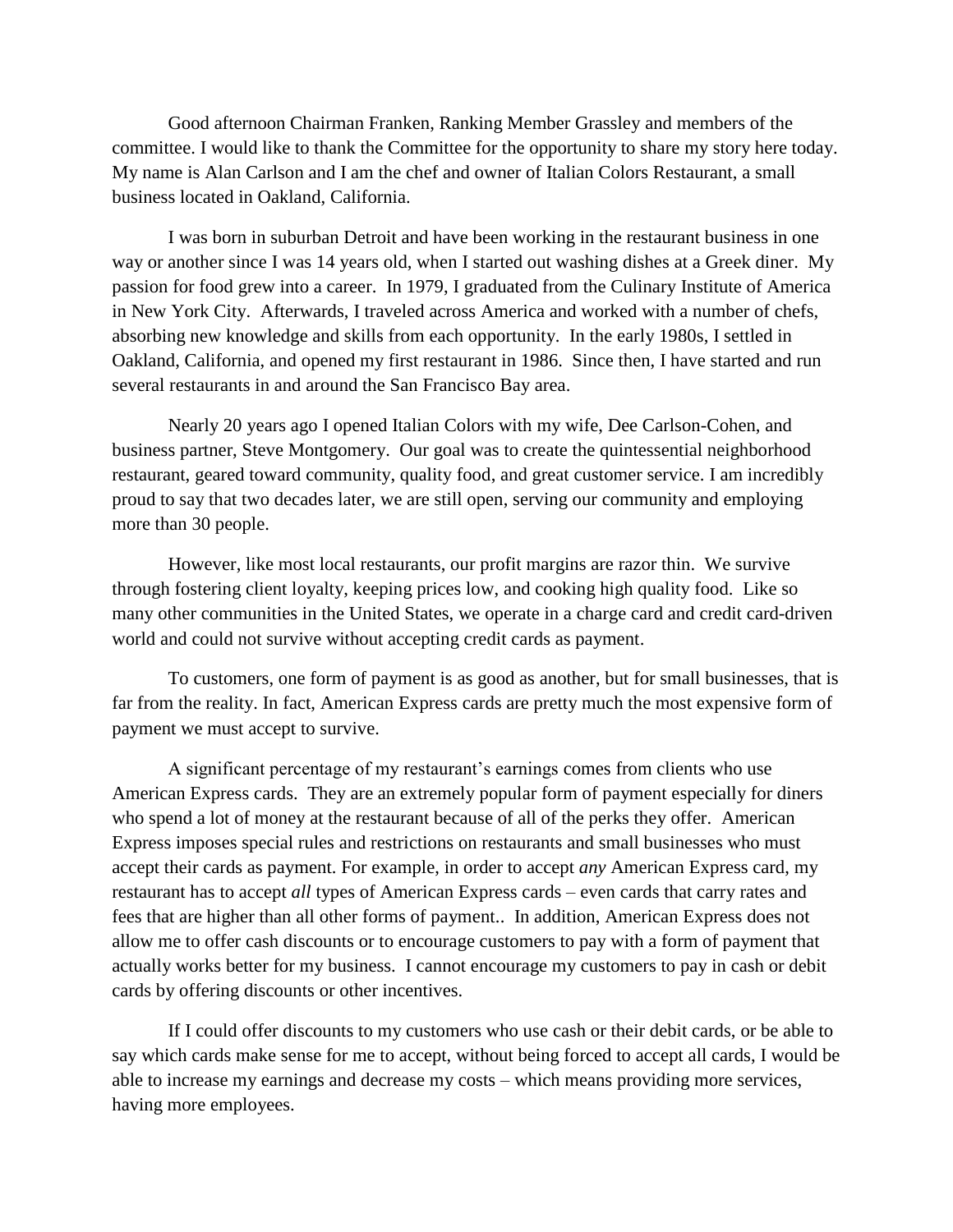Being forced to make a decision that is bad for my business isn't right. After talking about what I was facing with a long-time customer, friend, and attorney, Edward Zusman, he coordinated with anti-trust attorneys with whom he was acquainted and they decided to take up the cause. They believed that American Express was engaging in anti-competitive practices in violation of the antitrust laws. When I started with American Express in the early 90's my first agreement did not have an arbitration clause. To this day, I have not actually seen an arbitration agreement, but I have been told that in the late 90's they included an arbitration agreement as a term and condition of continued use of their cards. I did not know until the litigation commenced that that provision even existed.

Edward explained that forced arbitration means American Express cannot be held accountable in court, and that I will not be able to join with other small business owners to help defray the costs of enforcing our rights. Instead, if I want to hold American Express accountable, I would have to try to do it in an individual, private arbitration tribunal designed by American Express.

Needless to say, I was shocked. I honestly cannot recall *ever* even reading a forced arbitration clause, and certainly do not remember signing a contract that included one. But even if I knew the clause was in the fine print of the contract, American Express contracts are offered on a take-it-or-leave-it basis.

As we figured out how to move forward, we discovered that the cost of individual forced arbitration was so high that even if a small business won, it would lose. An expert economist explained in testimony that it would not be cost-effective for any small business owner in the same situation as me to pursue an individual arbitration claim against American Express. In fact, it would cost more to bring their claim than they could recover. This cost prohibitive system means that there is no way one small business can get justice alone.

Normally, every American has the right to join with others to fight to hold corporate giants accountable. But I don't, because of a forced arbitration clause buried in the fine print of terms and conditions imposed upon me years after I started taking American Express cards. If I cannot be part of a class action to enforce my rights against American Express, I have no way of enforcing those rights. I don't have the money to take on American Express by myself.

I tracked this case through the courts and I was very pleased with the results at the lower courts. Our case went all the way to the U.S. Supreme Court, where I thought surely justice would prevail. However, when the Supreme Court issued its decision in favor of American Express and forced arbitration, you can imagine my disappointment and shock. Essentially the Supreme Court was saying that it didn't matter that a small businessman couldn't pursue important rights against a big business.

Coming here today to testify before the Committee was difficult because I am in the process of opening a new restaurant. But the more I thought about it, the more I realized how